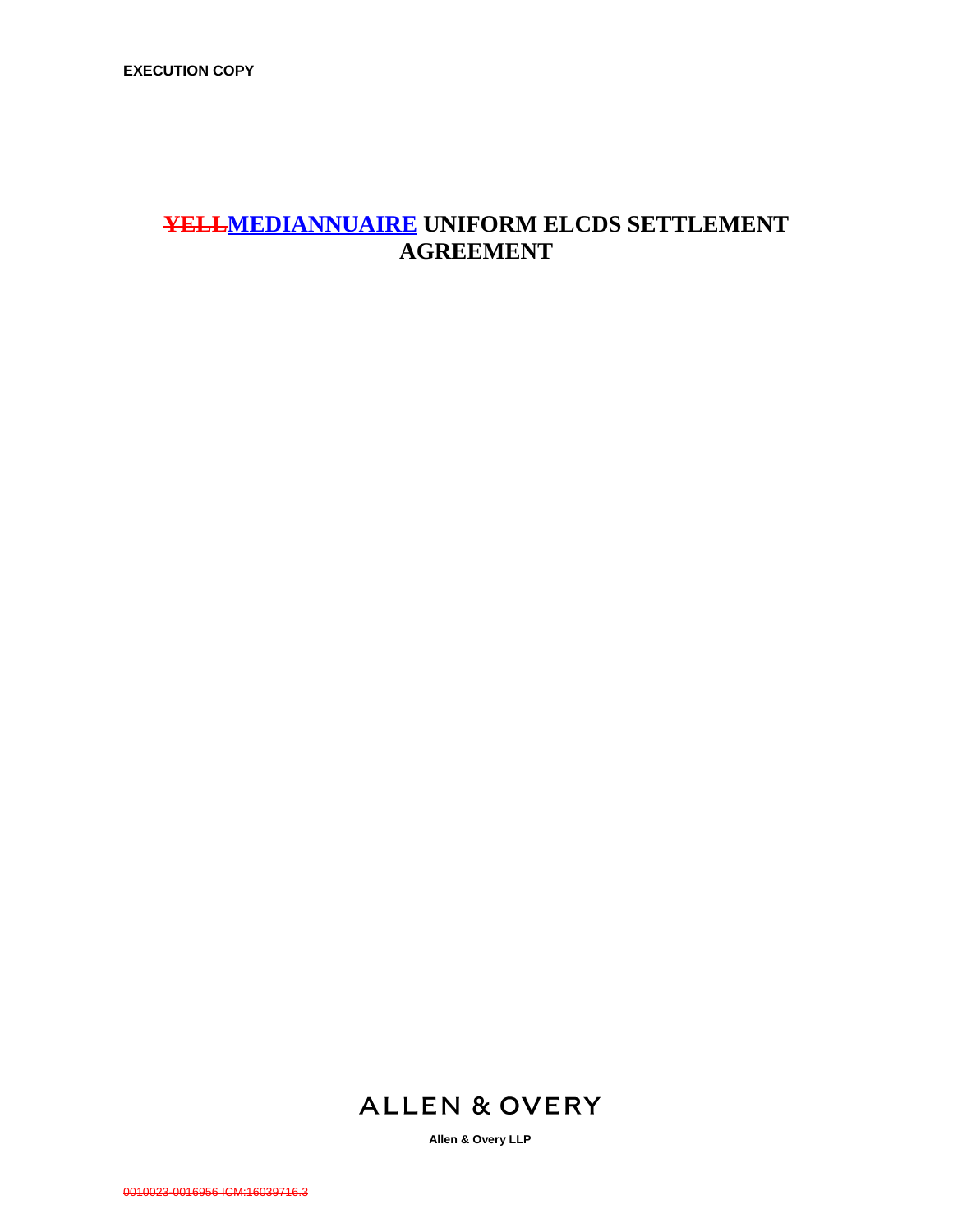# **CONTENTS**

| <b>Clause</b>  |  |
|----------------|--|
| 1.             |  |
| 2.             |  |
| 3.             |  |
| 4.             |  |
| 5 <sub>1</sub> |  |
|                |  |

# **Schedule**

| . . | ىدىنىنىنىنىنىنىنىنىنىنىنىنىنى ئالىيەت ئالىيەت ئالىيەت ئالىيەت ئالىيەت ئالىيەت ئالىيەت ئالىيەت ئالىيەت ئالىيەت ئ |
|-----|-----------------------------------------------------------------------------------------------------------------|
|     |                                                                                                                 |

# $\mathbf{p}_i$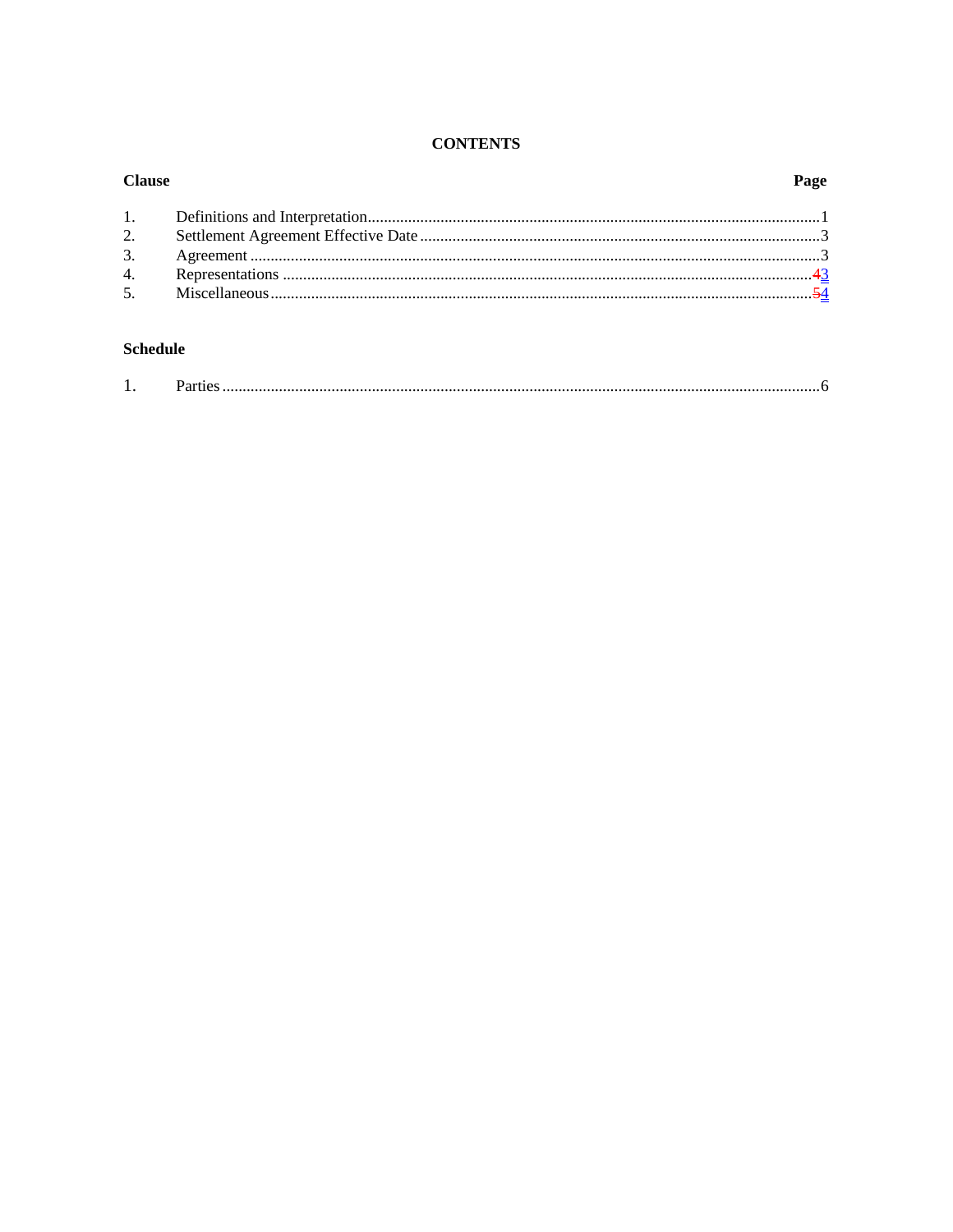## **YELLMEDIANNUAIRE UNIFORM ELCDS SETTLEMENT AGREEMENT**

This YellMediannuaire Uniform ELCDS Settlement Agreement (this **Agreement**) is entered into on 9 November 201229 January 2013 between the entities specified in Schedule 1 hereto (each, a **Party** and together, the **Parties**).

**WHEREAS** the Parties hereto wish to facilitate the orderly settlement of any Covered Transactions (as defined below) relating to the Reference Obligations (as defined below) of the relevant Reference Entity (as defined below) to which they are respectively a party by agreeing that Credit Event Notices and Notices of Publicly Available Information in respect of the relevant Covered Transactions will be deemed to have been effectively delivered on the Notice Date (as defined below) without requiring the actual delivery of such notices.

**NOW, THEREFORE**, for good and valuable consideration, the receipt and sufficiency of which is hereby acknowledged, the Parties agree as follows:

### **1. DEFINITIONS AND INTERPRETATION**

## **1.1 Interpretation**

As used in this Agreement, **Confirmation** and **Credit Support Document** each has the respective meaning given to that term in the related Governing Master Agreement and **Credit Derivative Transaction** has the meaning given to that term in the 2003 ISDA Credit Derivatives Definitions, as supplemented by the May 2003 Supplement to the 2003 ISDA Credit Derivatives Definitions, each as published by the International Swaps and Derivatives Association, Inc. (**ISDA**) (the **2003 Definitions**). Each other capitalised term used in this Agreement but not defined herein has the meaning given to that term in the 2003 Definitions, the ELCDS Standard Terms, or the LevX Standard Terms, as applicable.

### **1.2 Definitions**

**Bespoke Portfolio Transaction** means any Bespoke Untranched Portfolio Transaction and any Bespoke Tranched Portfolio Transaction.

**Bespoke Tranched Portfolio Transaction** means a tranched Credit Derivative Transaction that references more than one Reference Credit Agreement and is not any other type of Covered Transaction.

**Bespoke Untranched Portfolio Transaction** means an untranched Credit Derivative Transaction that references more than one Reference Credit Agreement and is not any other type of Covered Transaction.

**Covered Transaction** means any Credit Derivative Transaction that (a) is not an Excluded Transaction, (b) is an ELCDS Transaction, a LevX Transaction, a Bespoke Portfolio Transaction, a Single Name Swaption or a Portfolio Swaption and (c) for which:

- (i) Yell LimitedMediannuaire is a Reference Entity;
- (ii) the relevant Reference Obligations and Senior Loans are the only Deliverable Obligations;
- (iii) the Effective Date is on or prior to the Default Date;
- (iv) the Trade Date is on or prior to the date that is 30 calendar days after the Notice Date;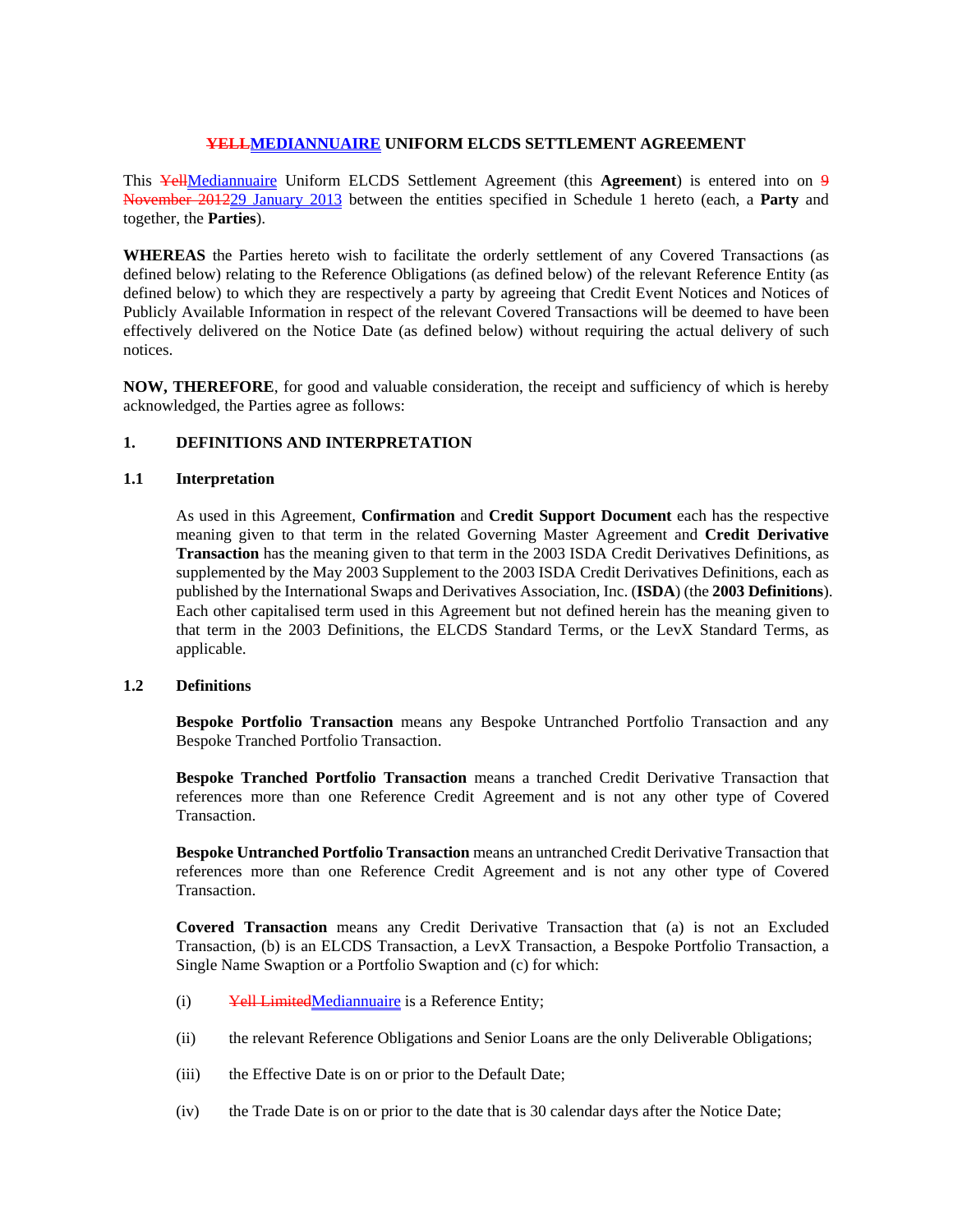- (v) the Scheduled Termination Date is on or after the  $\frac{Default \text{ Date}}{15th \text{ January } 2013}$ ; and
- (vi) in respect of a Covered Transaction which references more than one Reference Credit Agreement, any portion thereof attributable to the relevant Reference Obligations is still outstanding as of the Notice Date.

**Default Date** means 2 November 14 September, 2012.

**Documentation** means the Governing Master Agreement and Confirmation (including a master confirmation) relating to a Covered Transaction.

**ELCDS Confirmation** means the form of confirmation for use with the ELCDS Standard Terms or any predecessor thereof.

**ELCDS Standard Terms** means the ISDA Standard Terms Supplement for use with Credit Derivative Transactions on Leveraged Loans published by ISDA on 3 October 20082008, the Standard Terms Supplement for use with Credit Derivative Transactions on Leveraged Loans dated 9 October 2006 (the **2006 Standard Terms Cancellable Form**) or the Credit Derivative Transactions on Leveraged Loans Standard Terms Supplement published on 18 May 2009 (the **ISDA Standard Terms Cancellable Form**).

**ELCDS Transaction** means a Credit Derivative Transaction the documentation for which is based on the ELCDS Standard Terms or any predecessor to such ELCDS Standard Terms.

**Excluded Transaction** means (a) any Bespoke Portfolio Transaction that relates to a portfolio of Reference Credit Agreements that is also the relevant portfolio for any series of credit-linked notes, trust certificates or other similar securities and for which the parties thereto intend settlement to be consistent with the settlement terms applicable to such securities and (b) any Fixed Recovery Transaction.

**Fixed Recovery Transaction** means a Credit Derivative Transaction in respect of which the Final Price is pre-determined and specified in the Documentation.

**Governing Master Agreement** means, in respect of a Covered Transaction, the master agreement governing such Covered Transaction, whether executed by the parties thereto or incorporated by reference in the Confirmation relating to such Covered Transaction.

**LevX Standard Terms** means the iTraxx® LevX® Standard Terms Supplement for use with Credit Derivative Transactions on Leveraged Loans published by ISDA on 3 October 2008.

**LevX Transaction** means a Credit Derivative Transaction referencing a LevX index published by International Index Company Ltd. for which the documentation is based on the LevX Standard Terms or any predecessor to such LevX Standard Terms.

Notice Date means 9 November 2012.29 January 2013.

**Portfolio Swaption** means any unexercised option to enter into a Covered Transaction (other than another Portfolio Swaption) referencing more than one Reference Credit Agreement.

**Reference Credit Agreement** means each credit agreement that would constitute a Reference Credit Agreement under a Credit Derivative Transaction documented under the ELCDS Standard Terms or the LevX Standard Terms (or any predecessor thereof).

**Reference Entity** means Yell LimitedMediannuaire.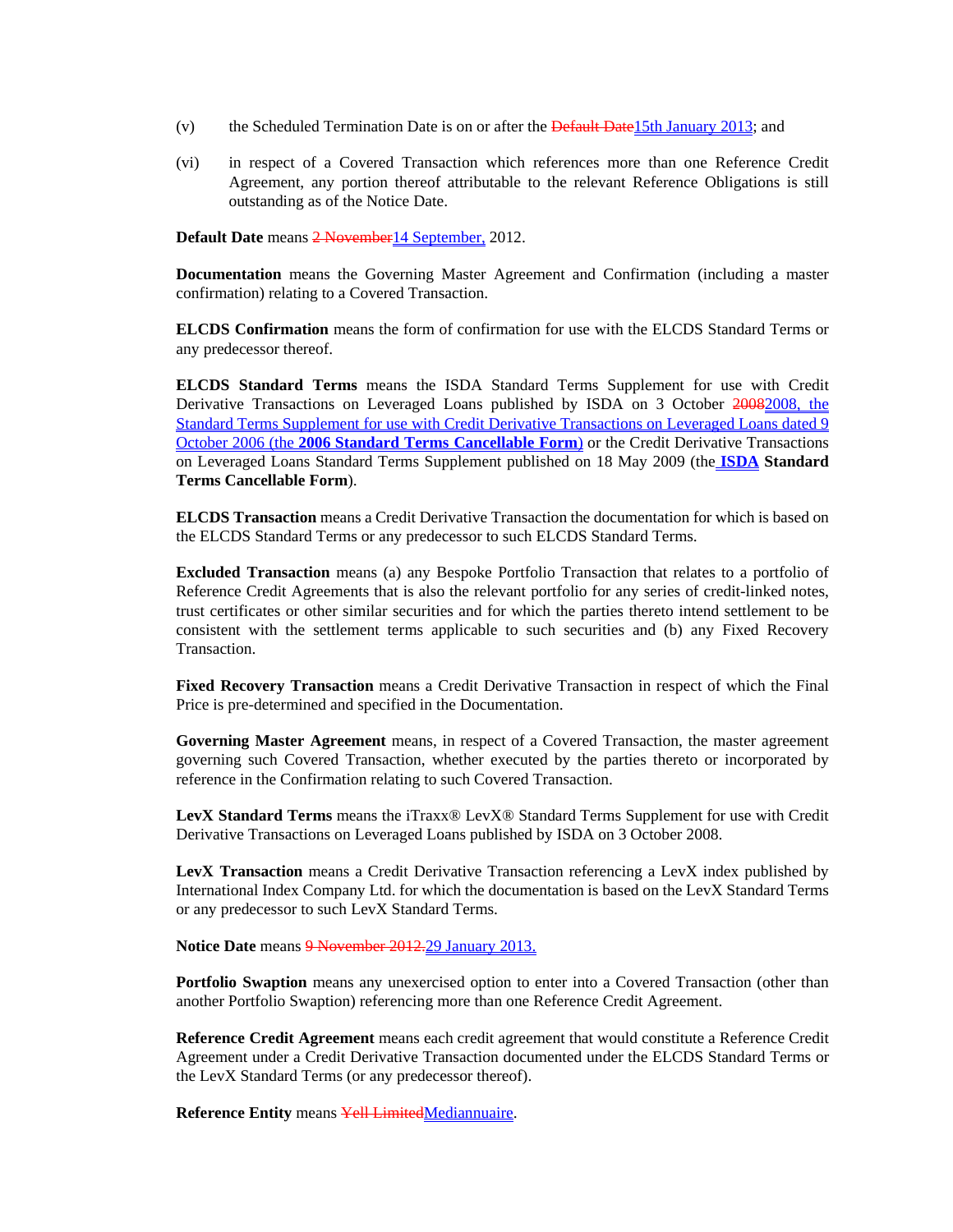**Reference Obligations** means each obligation that would constitute a Reference Obligation pursuant to the ELCDS Standard Terms or the LevX Standard Terms assuming that the Relevant Loans are specified as the Reference Obligations in the ELCDS Confirmation in the case of an ELCDS Transaction or in respect of any Component Transaction in the case of a LevX Transaction.

**Relevant Loan** means the Facility A1, Facility A2, Facility A3, Facility A4, Facility A5, Facility A6, Facility B1, Facility B2, Facility C or Revolving Credit Facility entered into pursuant to the Senior FacilitiesCredit Agreement dated 27 April 10 October 2006 (as amended from time to time thereafter).

**Senior Loans** means each obligation that would constitute a Senior Loan (or, in the case of the 2006 Standard Terms Cancellable Form or the ISDA Standard Terms Cancellable Form, a Senior Obligation) pursuant to the ELCDS Standard Terms or LevX Standard Terms assuming that the Relevant Loans are specified as Reference Obligations in the ELCDS Confirmation in the case of an ELCDS Transaction or in respect of any Component Transaction in the case of a LevX Transaction.

**Single Name Swaption** means any unexercised option to enter into a Covered Transaction (other than another Single Name Swaption) referencing no more than one Reference Credit Agreement.

## **2. SETTLEMENT AGREEMENT EFFECTIVE DATE**

The Parties hereby agree that the agreements set forth in Clause 3 of this Agreement will be deemed to take effect from the Notice Date.

#### **3. AGREEMENT**

With respect to each Covered Transaction:

- (a) a Credit Event Notice specifying Failure to Pay as the Credit Event and a Notice of Publicly Available Information shall be deemed to be effective on the Notice Date and the Notice Date shall be deemed to be the Event Determination Date for purposes of each such Covered Transaction or for any portion of such Covered Transaction applicable to the Reference Obligations, as applicable (and for the avoidance of doubt, such date shall be the Event Determination Date for all Covered Transactions even if any city other than London is specified as the Calculation Agent City for any such Covered Transaction);
- (b) any Credit Event Notice or Notice of Publicly Available Information (other than a notice deemed to be given pursuant to this Agreement) delivered in respect of any portion of any Covered Transaction applicable to the Reference Obligations shall be deemed revoked, and neither Party shall have any obligations with respect to such revoked notice; and
- (c) each Party agrees not to deliver any other Credit Event Notice or Notice of Publicly Available Information (other than a notice deemed to be given pursuant to this Agreement) in respect of any portion of a Covered Transaction applicable to the Reference Obligations, and any such notice delivered shall be void and have no effect.

# **4. REPRESENTATIONS**

Each Party represents (and each such representation shall be deemed to be a representation for the purposes of Section 5(a)(iv) of the Governing Master Agreement) to each other Party with which it had any Covered Transaction outstanding on the Notice Date, in respect of each Covered Transaction between them, that:

(a) **Status**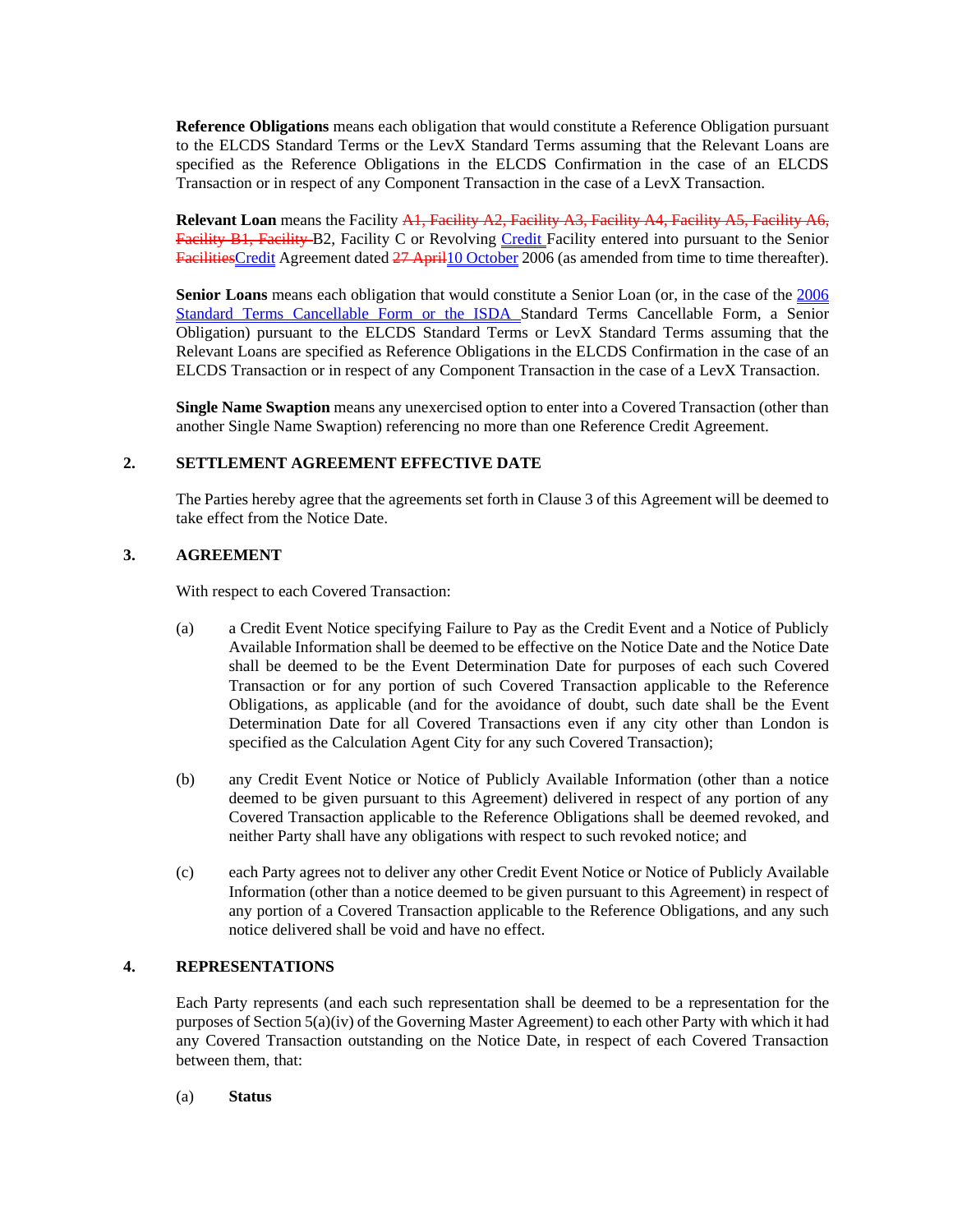- (i) it is, if relevant, duly organised and validly existing under the laws of the jurisdiction of its organisation or incorporation and, if relevant under such laws, in good standing; or
- (ii) if it otherwise represents its status in or pursuant to the Governing Master Agreement, has such status.

#### (b) **Powers**

It has the power to execute and deliver this Agreement and to perform its obligations under this Agreement and each Covered Transaction, in each case as amended by this Agreement, and has taken all necessary action to authorise such execution, delivery and performance.

#### (c) **No Violation or Conflict**

Such execution, delivery and performance do not violate or conflict with any law applicable to it, any provision of its constitutional documents, any order or judgment of any court or other agency of government applicable to it or any of its assets or any contractual restriction binding on or affecting it or any of its assets.

#### (d) **Consents**

All governmental and other consents that are required to have been obtained by it with respect to this Agreement and each Covered Transaction, in each case as amended by this Agreement, have been obtained and are in full force and effect and all conditions of any such consents have been complied with.

### (e) **Obligations Binding**

Its obligations under this Agreement and each Covered Transaction, in each case as amended by this Agreement, constitute its legal, valid and binding obligations, enforceable in accordance with their respective terms (subject to applicable bankruptcy, reorganisation, insolvency, moratorium or similar laws affecting creditors' rights generally and subject, as to enforceability, to equitable principles of general application (regardless of whether enforcement is sought in a proceeding in equity or at law)).

#### (f) **Credit Support**

This Agreement will not, in and of itself, adversely affect any obligations owed, whether by a Party or by any third party, under any Credit Support Document relating to a Covered Transaction.

### **5. MISCELLANEOUS**

#### **5.1 Entire Agreement**

Notwithstanding Section 9(a) of the Governing Master Agreement, this Agreement constitutes the entire agreement and understanding of the Parties with respect to its subject matter.

## **5.2 Non-reliance**

Each Party acknowledges that in agreeing to this Agreement it has not relied on any oral or written representation, warranty or other assurance, except as otherwise set forth in this Agreement, and waives all rights and remedies which might otherwise be available to it in respect thereof, except that nothing in this Agreement will limit or exclude any liability of a Party for fraud.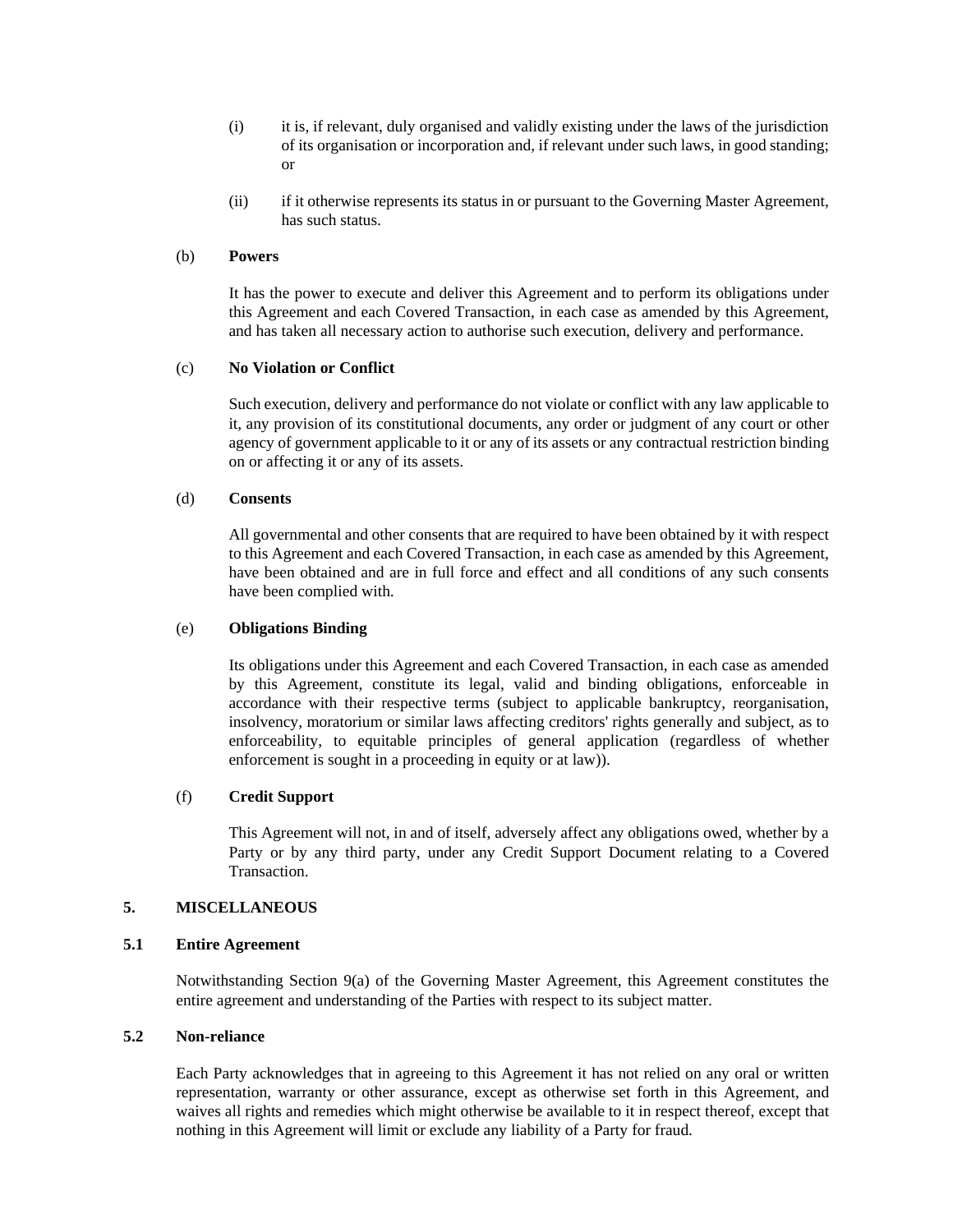#### **5.3 No Waiver**

Except as explicitly stated in this Agreement, nothing herein shall constitute a waiver or release of any rights of any Party under the Documentation for the relevant Covered Transaction.

#### **5.4 Amendments**

An amendment, modification or waiver in respect of the matters contemplated by this Agreement will only be effective if made in accordance with the terms of the Governing Master Agreement and then only with effect between the parties to that Governing Master Agreement (and will only be effective to amend or override the provisions contained in Clause 3 hereof if it expressly refers in writing to this Clause 5.4 of this Agreement and would otherwise be effective in accordance with Section 9(b) of the Governing Master Agreement).

## **5.5 Headings**

The headings used in this Agreement are for convenience of reference only and are not to affect the construction of or to be taken into consideration in interpreting this Agreement.

## **5.6 Governing Law**

This Agreement will be governed by and construed in accordance with English law and as between two Parties and in respect of each Covered Transaction between them, the giving of notices deemed to occur under that Covered Transaction pursuant to this Agreement shall be governed by and construed in accordance with the law specified to govern that Covered Transaction and otherwise in accordance with applicable choice of law doctrine.

#### **5.7 Counterparts**

This Agreement (and each amendment, modification and waiver in respect of it) may be executed and delivered in any number of counterparts (including by facsimile transmission) and all of such counterparts taken together shall be deemed to constitute one and the same instrument.

**IN WITNESS** whereof the Parties have executed this Agreement on 9 November 2012.29 January 2013.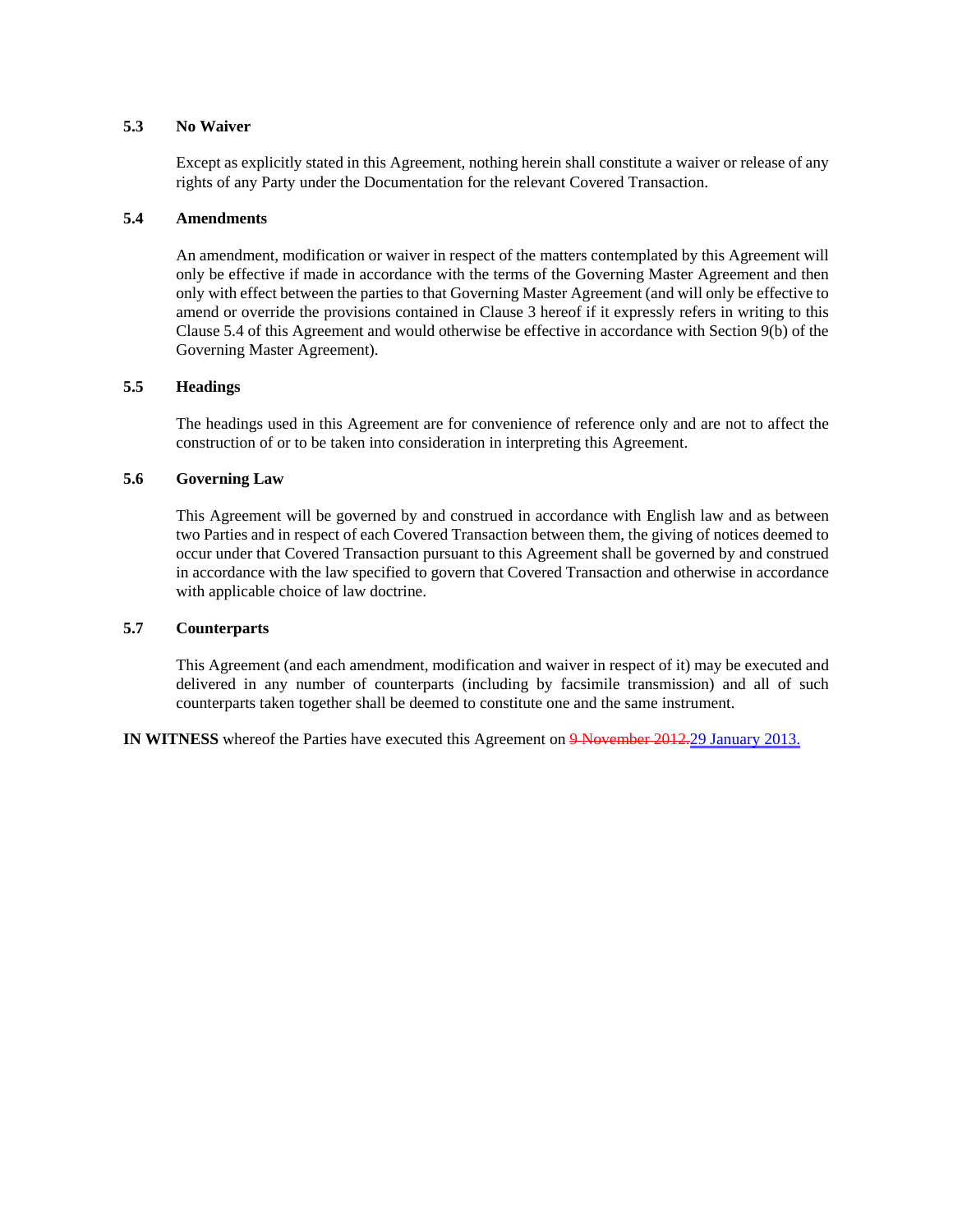### **SCHEDULE 1**

# **PARTIES**

Each of the following entities is a Party to this Agreement:

**Legal name of Party<sup>1</sup>**

**DTCC Account # (if any)** 

<sup>&</sup>lt;sup>1</sup> Specify legal name of Party. If you are an investment or asset manager and act on behalf of multiple funds, you may indicate in the signature block, "Investment/Asset Manager, acting on behalf of each of the funds and accounts listed in the relevant Master Agreement between it and another Party" (or such other language that indicates the funds to which this letter is applicable). A separate signature page for each fund does not need to be submitted to ISDA.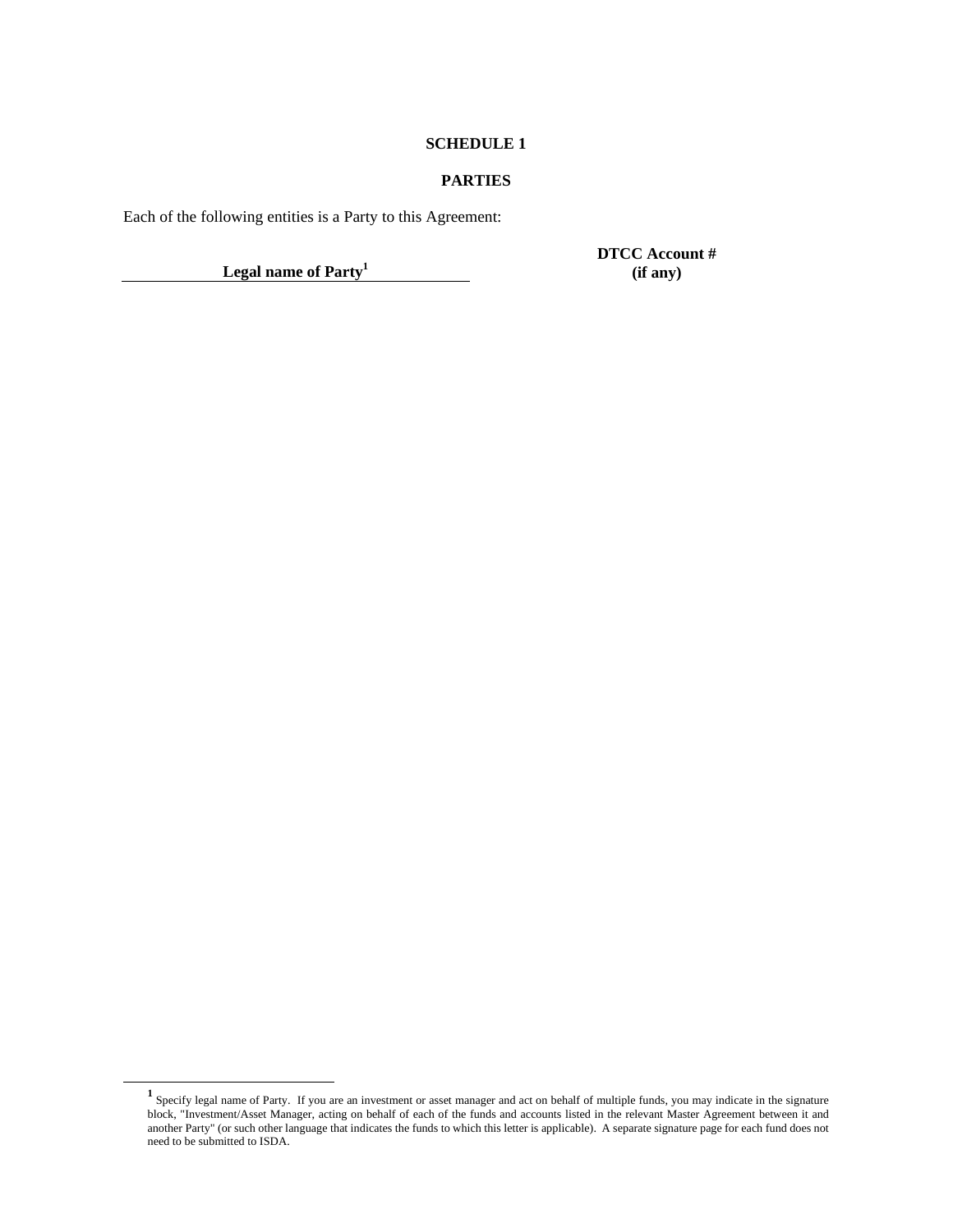For and on behalf of:

DTCC Account #:

By:…………………………………………………….